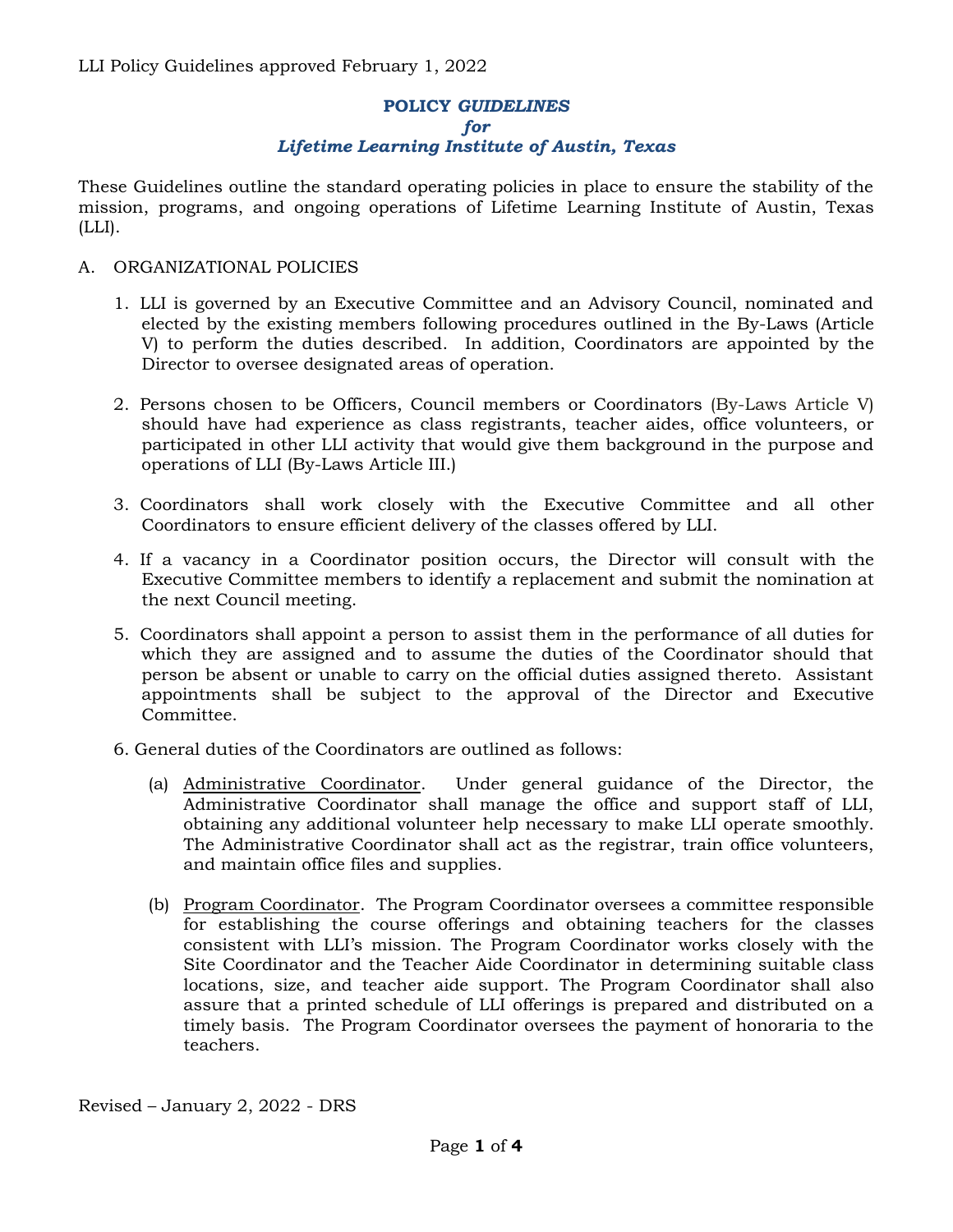- (c) Site Coordinator. The Site Coordinator is charged with finding suitable meeting places for LLI course offerings and, working directly with the Program Coordinator, arranging proper locations for classes consistent with space required and facilities needed for expected course activities. The Site Coordinator oversees the donations made to the sites used.
- (d) Teacher Aide Coordinator. The Teacher Aide Coordinator is responsible for securing and training a teacher aide for each LLI course offering. Teacher Aides will normally be class participants who will be taught function and procedure for maintaining class rolls, reporting attendance, completing late registrations, and other duties required by LLI and the course instructors.
- (e) Publicity Coordinator. The Publicity Coordinator shall plan and, with the approval of the Executive Committee, implement a continuous program of publicity and community relations to promote LLI, its activities, its people, and its contributions to education and to the community.
- (f) Equipment Coordinator. The Equipment Coordinator shall be responsible for purchasing and maintaining office and classroom equipment belonging to LLI, including distribution of items needed to the various sites in time for classes, and for returning the equipment to the LLI office at the end of each semester.
- (g) Technology Coordinator. The Technology Coordinator will oversee all activities related to the operation and maintenance of the LLI website and on-line registration program including timely updates of information presented there.

Coordinators shall also provide the Treasurer with information and assistance in preparation of LLI's annual budget.

7. The Director may appoint a Courtesy Chairman whose responsibility is to respond appropriately to illness or death of Officers past or current, Coordinators, Council members and their families.

### B. COURSE POLICIES

- 1. The year's program of courses shall consist of a Spring and a Fall semester. No summer or evening courses will be offered.
- 2. Courses will normally consist of eight two-hour classes. Subject to prior review and approval of the Program Committee, courses having a special focus may be shorter, but never fewer than six classes. Such deviation must be noted in the Course Schedule.

### C. FINANCIAL POLICIES

1. (a) Lifetime Learning Institute (LLI) is recognized by the Internal Revenue Service as a 501(c)3 non-profit organization. Appropriate tax forms are filed annually to protect this designation.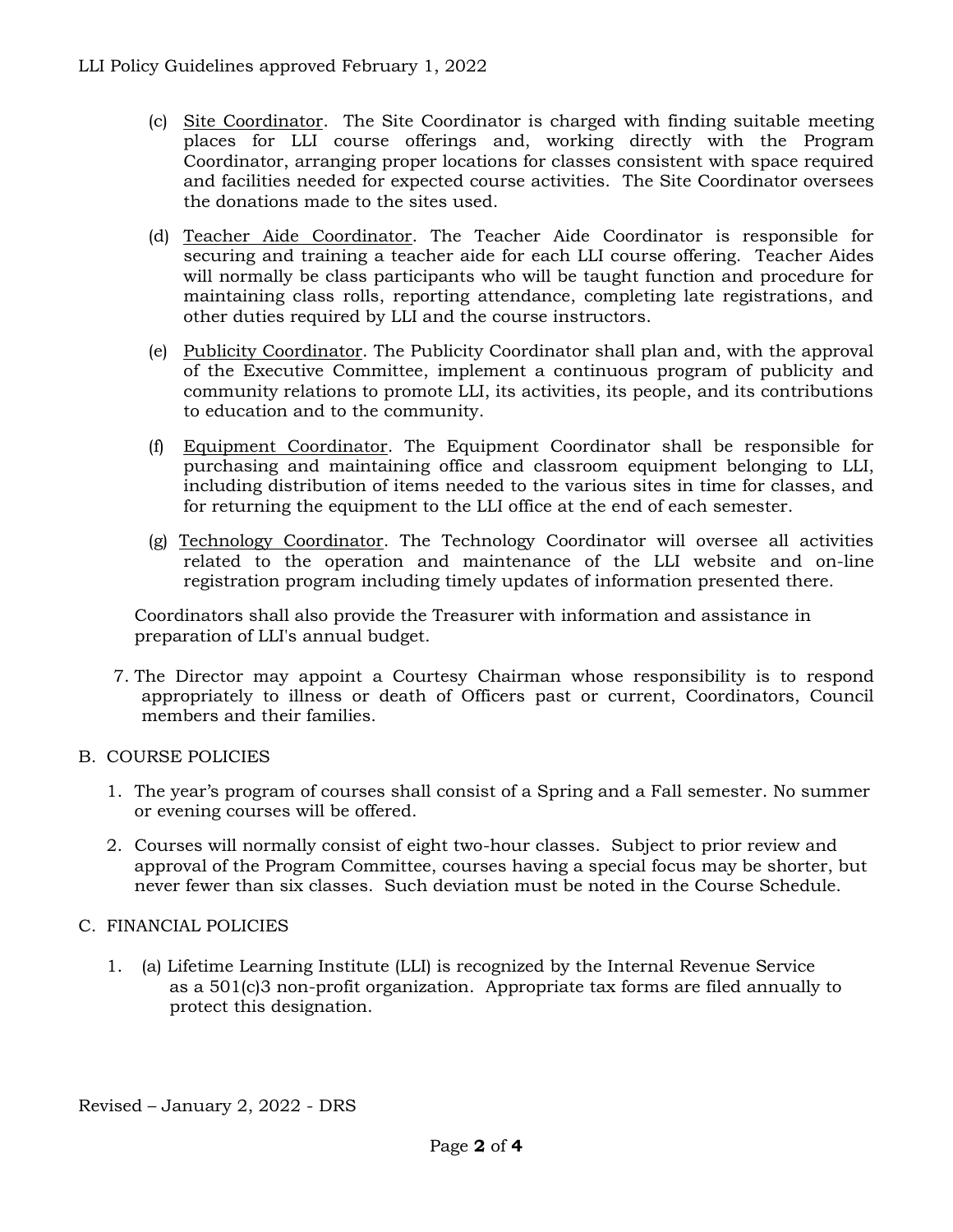LLI Policy Guidelines approved February 1, 2022

- (b) LLI is recognized by the State Comptroller as a non-profit organization not subject to state sales tax. No tax-exempt number is issued to non-profits; however, a form provided by the Comptroller can be reproduced and given to suppliers of goods and services to claim tax exempt status.
- (c) The U.S. Postal Services recognizes LLI as qualified to use bulk mail services. Any change of address requires filing with the USPO.
- (d) The Texas Secretary of State renews LLI's logo every five years.
- (e) LLI shall provide a fidelity bond applicable to the Treasurer and Director.
- (f) LLI shall carry liability insurance protecting the organization in case of injury to participants.
- 2. Compensation
- (a) Because LLI is a volunteer organization, it endeavors to provide superior programs at the lowest possible cost to the participants. Except for faculty honoraria, no person in LLI receives any financial compensation.
- (b) An honorarium, the amount of which shall be determined by the Advisory Council, shall be given to each course instructor with appropriate funding included in the annual budget.
- (c) LLI depends upon community organizations such as churches and recreation centers to provide rent-free classroom space*.* Donations, the amount of which shall be determined by the Advisory Council, shall be offered to supporting organizations for classrooms and space made available to LLI. Funding for site donations shall be included in the annual budget.
- (d) In recognition of the work contributed to the program by Officers, Advisory Council members and the Teacher Aides, LLI shall grant, one free registration in a class in the semester immediately following the semester of service.
- 3. Financial Controls
- (a) In order to ensure that all significant expenditures receive timely consideration, the Director, the Treasurer, and the Immediate Past Director shall be authorized to sign checks, acting on the Council's behalf. Expenditures over \$1500 recommended by the EC must have two signatures or written or emailed approval of another officer prior to payment. For email approval, Treasurer must email officer an image of the printed, signed check and the invoice in the same amount. The approval will be attached to the check stub on file.
- (b) Proposed expenditure of LLI funds not covered in the approved annual budget must be recommended by the Executive Committee and presented for consideration and action by the Advisory Council.